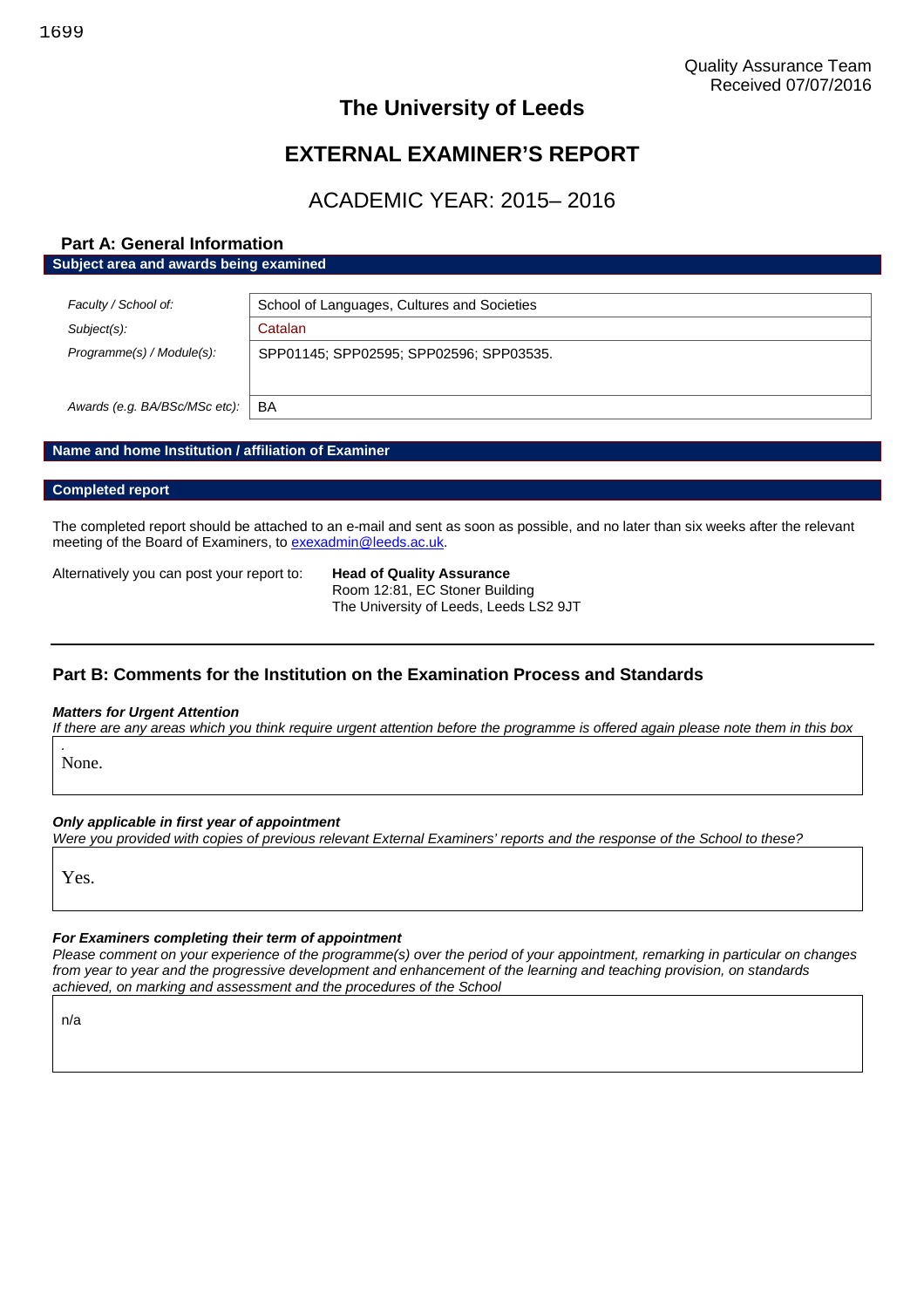### **Standards**

- **1. Please indicate the extent to which the programme Aims and Intended Learning Outcomes (ILOs) were commensurate with the level of the award**
	- *The appropriateness of the Intended Learning Outcomes for the programme(s)/modules and of the structure and content of the programme(s);*
	- *The extent to which standards are appropriate for the award or award element under consideration.* The ILOs were entirely appropriate for the Catalan modules (the Catalan modules are the only

modules I saw). Standards were entirely appropriate for the award element.

- **2. Did the Aims and ILOs meet the expectations of the national subject benchmark (where relevant)?**
	- *The comparability of the programme(s) with similar programme(s) at other institutions and against national benchmarks and the Framework for Higher Education Qualifications.*

Yes.

- **3. Please comment on the assessment methods and the appropriateness of these to the ILOs**
	- *The design and structure of the assessment methods, and the arrangements for the marking of modules and the classification of awards;*
	- *The quality of teaching, learning and assessment methods that may be indicated by student performance.* Assessment methods were varied and entirely appropriate to the ILOs.

The marking was very conscientious and the moderation process struck me as very efficient. Student performance shows that colleagues teaching Catalan language and Catalan culture are doing an excellent job and they deserve to be congratulated on their dedication and professionalism.

- **4. Were students given adequate opportunity to demonstrate their achievement of the Aims and ILOs?**
	- *The academic standards demonstrated by the students and, where possible, their performance in relation to students on comparable courses;*

*The strengths and weaknesses of the students as a cohort.*

Yes.

The level of proficiency acquired by students is similar to that of students on comparable courses in other institutions. No unusual weaknesses were detected.

**5. For Examiners responsible for programmes that include clinical practice components, please comment on the learning and assessment of practice components of the curriculum**

n/a

**6. Please comment on the nature and effectiveness of enhancements to the programme(s) and modules since the previous year**

*It would be particularly helpful if you could also identify areas of good practice which are worthy of wider dissemination.* n/a

**7. Please comment on the influence of research on the curriculum and learning and teaching**

*This may include examples of curriculum design informed by current research in the subject; practice informed by research; students undertaking research.*

Students of literature and culture are encouraged to carry out individual research, which is reflected in the quality of their essays.

**8. Where the programme forms part of an Integrated PhD, please comment on the appropriateness of the programme as training for a PhD**

n/a

### **For Examiners involved in mentoring arrangements**

**9. If you have acted as a mentor to a new External Examiner or have received mentor support please comment here on the arrangements**

n/a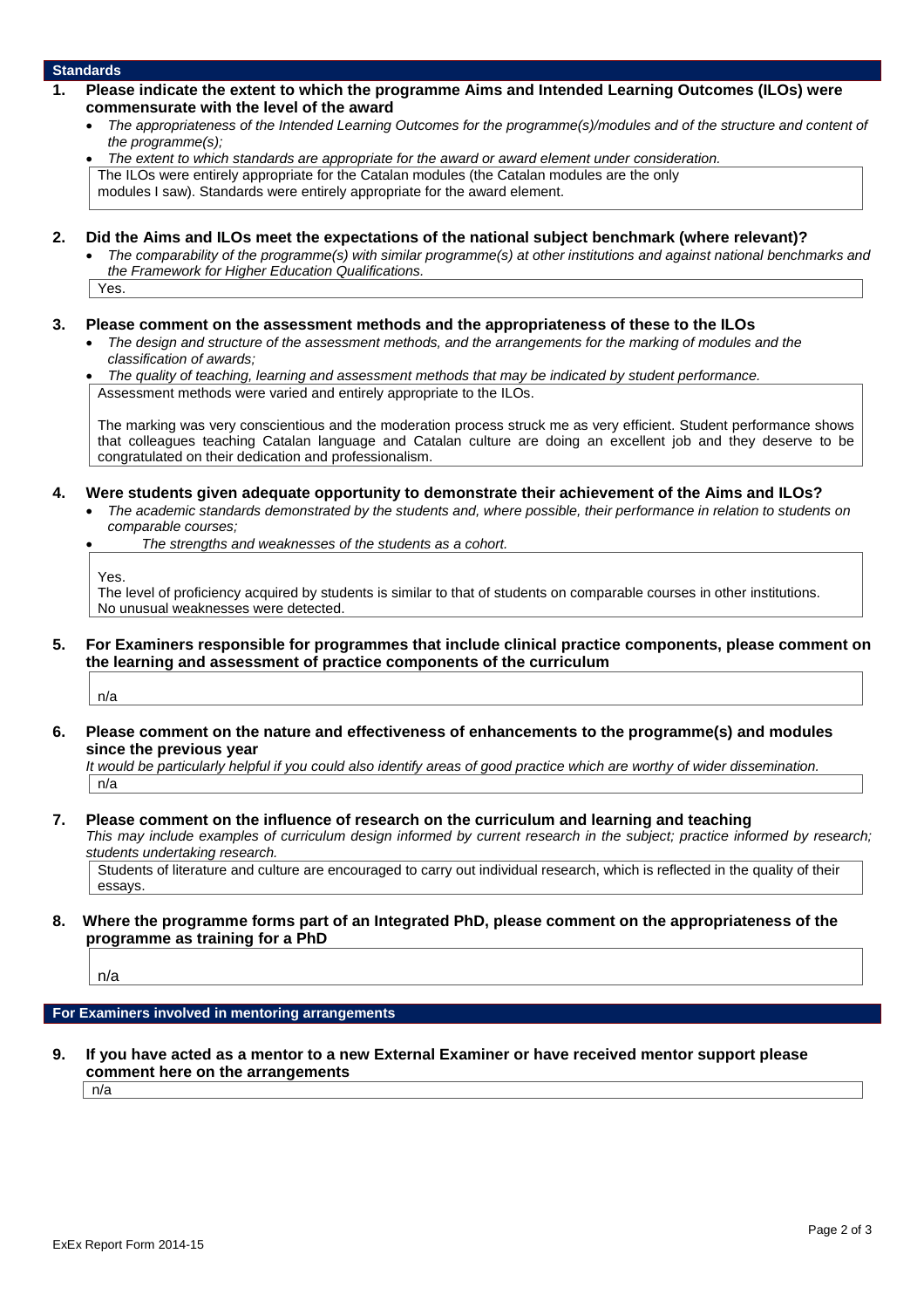**10. The University and its Schools provide guidance for External Examiners as to their roles, powers and responsibilities. Please indicate whether this material was sufficient for you to act effectively as an External Examiner.**

*Whether External Examiners have sufficient access to the material needed to make the required judgements and whether they are encouraged to request additional information.*

Yes.

**11. Did you receive appropriate documentation relating to the programmes and/or parts of programmes for which you have responsibility, e.g. programme specifications or module handbooks, marking criteria?** *The coherence of the policies and procedures relating to External Examiners and whether they match the explicit roles they are asked to perform.*

Yes.

**12. Were you provided with all draft examination papers/assessments? Was the nature and level of the questions appropriate? If not, were suitable arrangements made to consider your comments?**

Yes.

**13. Was sufficient assessed / examined work made available to enable you to have confidence in your evaluation of the standard of student work? Were the scripts clearly marked/annotated?**

Yes.

**14. Was the choice of subjects for dissertations appropriate? Was the method and standard of assessment appropriate?**

n/a

**15. Were the administrative arrangements satisfactory for the whole process, including the operation of the Board of Examiners? Were you able to attend the meeting? Were you satisfied with the recommendations of the Board?**

I was unable to attend the meeting due to ill health.

**16. Were appropriate procedures in place to give due consideration to mitigating circumstances and medical evidence?**

See above

**Other comments**

**Please use this box if you wish to make any further comments not covered elsewhere on the form**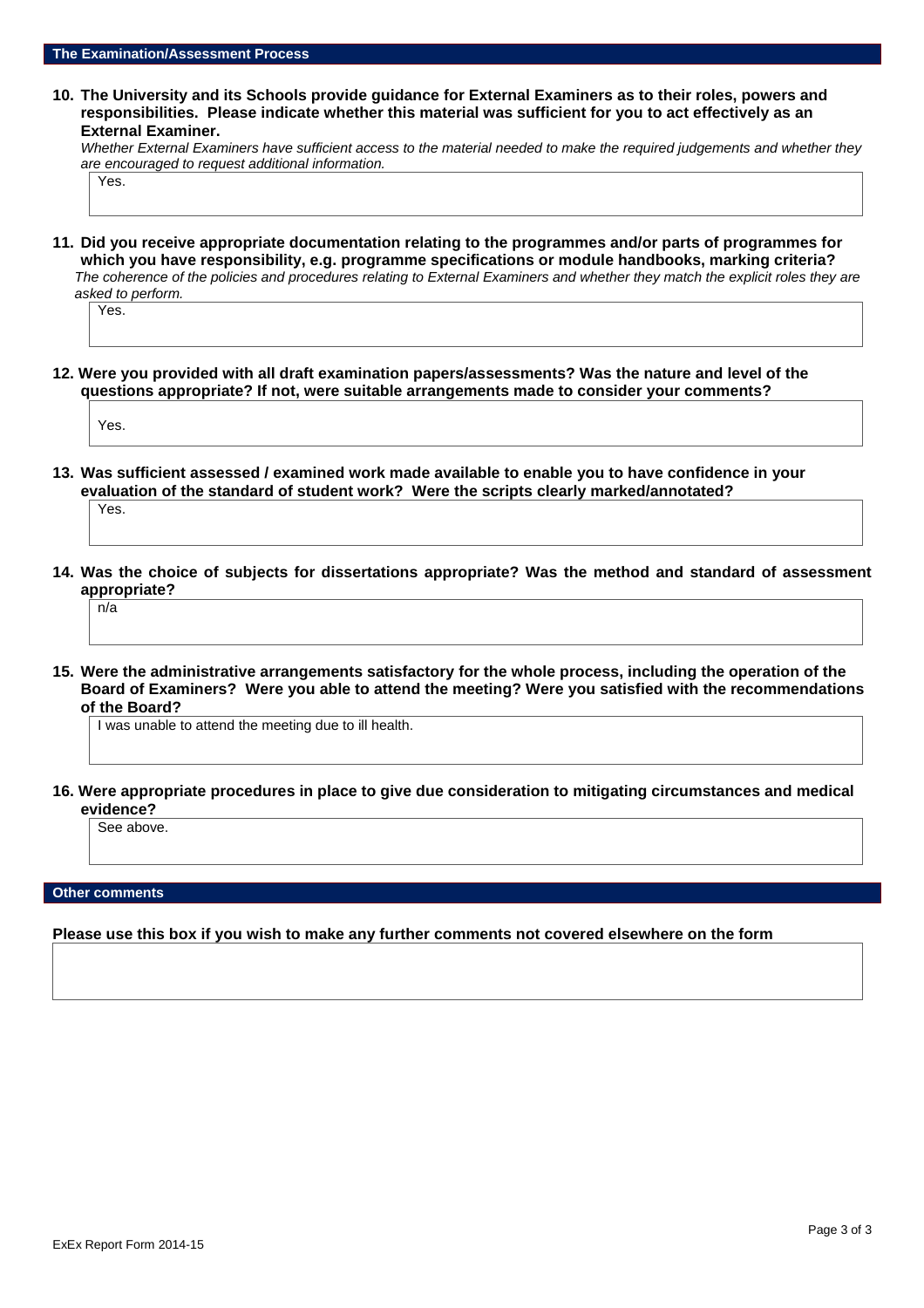# **School of Modern Languages and Cultures Spanish, Portuguese and Latin American Studies**



28 November 2016

Dear

Now that all External Examiners' reports have been internally processed, I would like to respond to both the general comments from all Externals and the specific recommendations which you made in your report in relation to the academic session 2015-2016.

I would first like to thank you for your positive comments about the overall quality of the work of the Catalan Lectora, the variety and rigour of the assessment procedures, and the efficiency of the marking, feedback and exams administration. In return I would also like to thank you for your hard work dedication and support both during the year (approving draft exam papers), and during the day of moderation in Leeds before the Exams Board.

We are honoured by your positive comments on the dedication and professionalism of our colleague working in Catalan Studies. Your comments have already been passed on to colleague in question.

We hope your health has improved so that we will be able to have the pleasure of your company in Leeds in June 2017. It will be a great pleasure. Finally, I should like to thank you once again for your generosity, hard work and support over the course of the last year and look forward to maintaining our successful collaboration running.

Yours sincerely,

SPLAS Exams Officer Lecturer in Spanish History University of Leeds Leeds LS1 JT9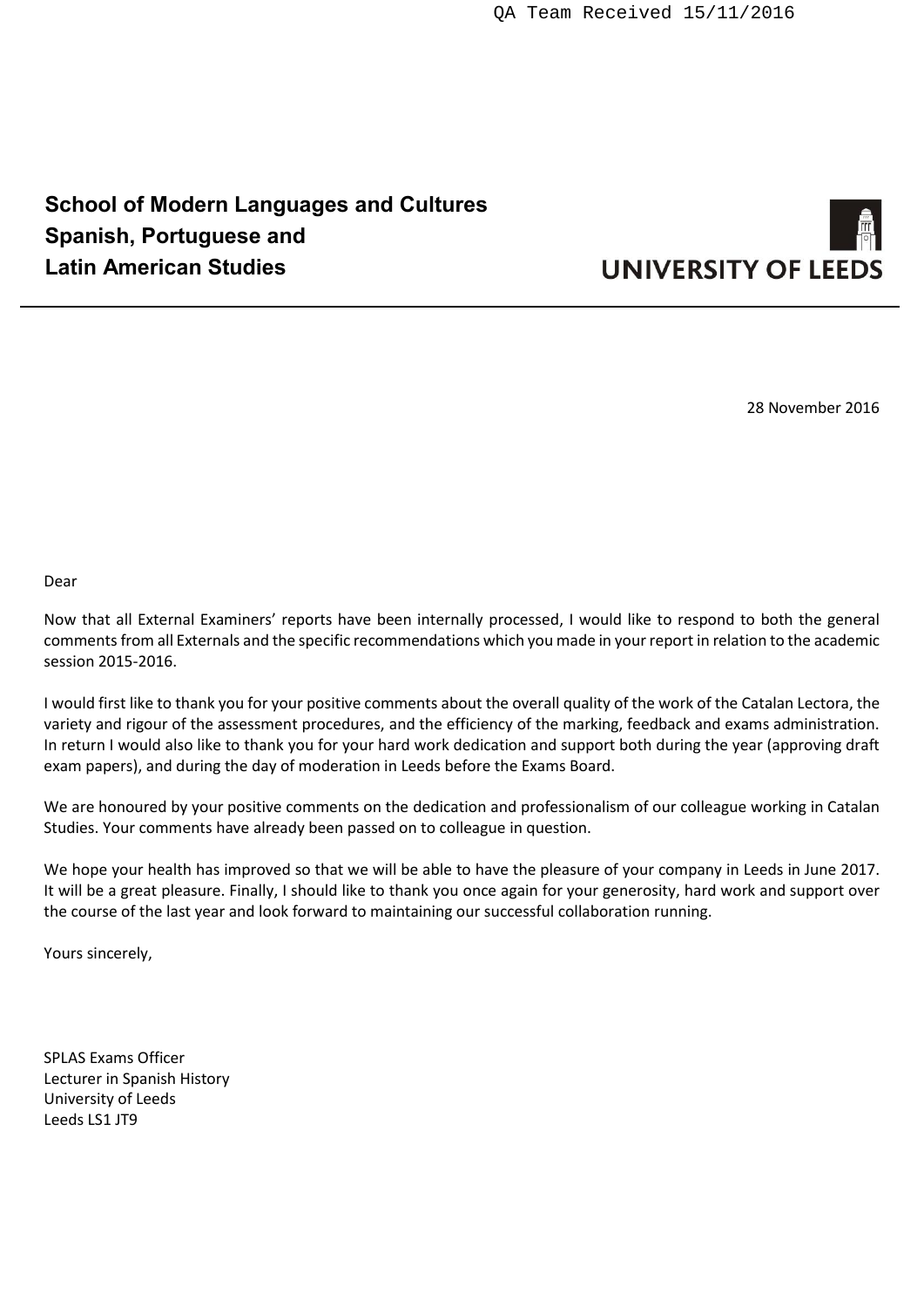## **The University of Leeds**

## **EXTERNAL EXAMINER'S REPORT**

## ACADEMIC YEAR: 2014– 2015

## **Part A: General Information**

**Subject area and awards being examined**

| Faculty / School of:          | Faculty of Arts/School of Modern Languages                                                                                                                 |  |  |
|-------------------------------|------------------------------------------------------------------------------------------------------------------------------------------------------------|--|--|
| Subject(s):                   | Spanish                                                                                                                                                    |  |  |
| Programme(s) / Module(s):     | SPPO 1045; SPPO 1060; SPPO 2650, SPPO 2651 SPPO 2680, SPPO 2681, SPPO 2690;<br>SPPO 2691; SPPO 3050; SPPO 3070; SPPO 3094; SPPO 3240, SPPO 3540; SPPO 3590 |  |  |
| Awards (e.g. BA/BSc/MSc etc): | BA                                                                                                                                                         |  |  |

### **Name and home Institution / affiliation of Examiner**

### **Completed report**

The completed report should be attached to an e-mail and sent as soon as possible, and no later than six weeks after the relevant meeting of the Board of Examiners, to [exexadmin@leeds.ac.uk.](mailto:exexadmin@leeds.ac.uk)

Alternatively you can post your report to: **Head of Quality Assurance**

Room 12:81, EC Stoner Building The University of Leeds, Leeds LS2 9JT

## **Part B: Comments for the Institution on the Examination Process and Standards**

### *Matters for Urgent Attention*

*If there are any areas which you think require urgent attention before the programme is offered again please note them in this box* None

### *Only applicable in first year of appointment*

*Were you provided with copies of previous relevant External Examiners' reports and the response of the School to these?*

n/a

### *For Examiners completing their term of appointment*

*Please comment on your experience of the programme(s) over the period of your appointment, remarking in particular on changes from year to year and the progressive development and enhancement of the learning and teaching provision, on standards achieved, on marking and assessment and the procedures of the School*

n/a

### **Standards**

- **1. Please indicate the extent to which the programme Aims and Intended Learning Outcomes (ILOs) were commensurate with the level of the award**
	- *The appropriateness of the Intended Learning Outcomes for the programme(s)/modules and of the structure and content of the programme(s);*
	- *The extent to which standards are appropriate for the award or award element under consideration.*
	- As I stressed in previous reports (2013/14 and 2014/15), the breadth and range of the undergraduate programme is really outstanding. There is abundant evidence of research-led teaching, extremely original modules and high levels of students' attainment. The standards applied are clearly appropriate and fair.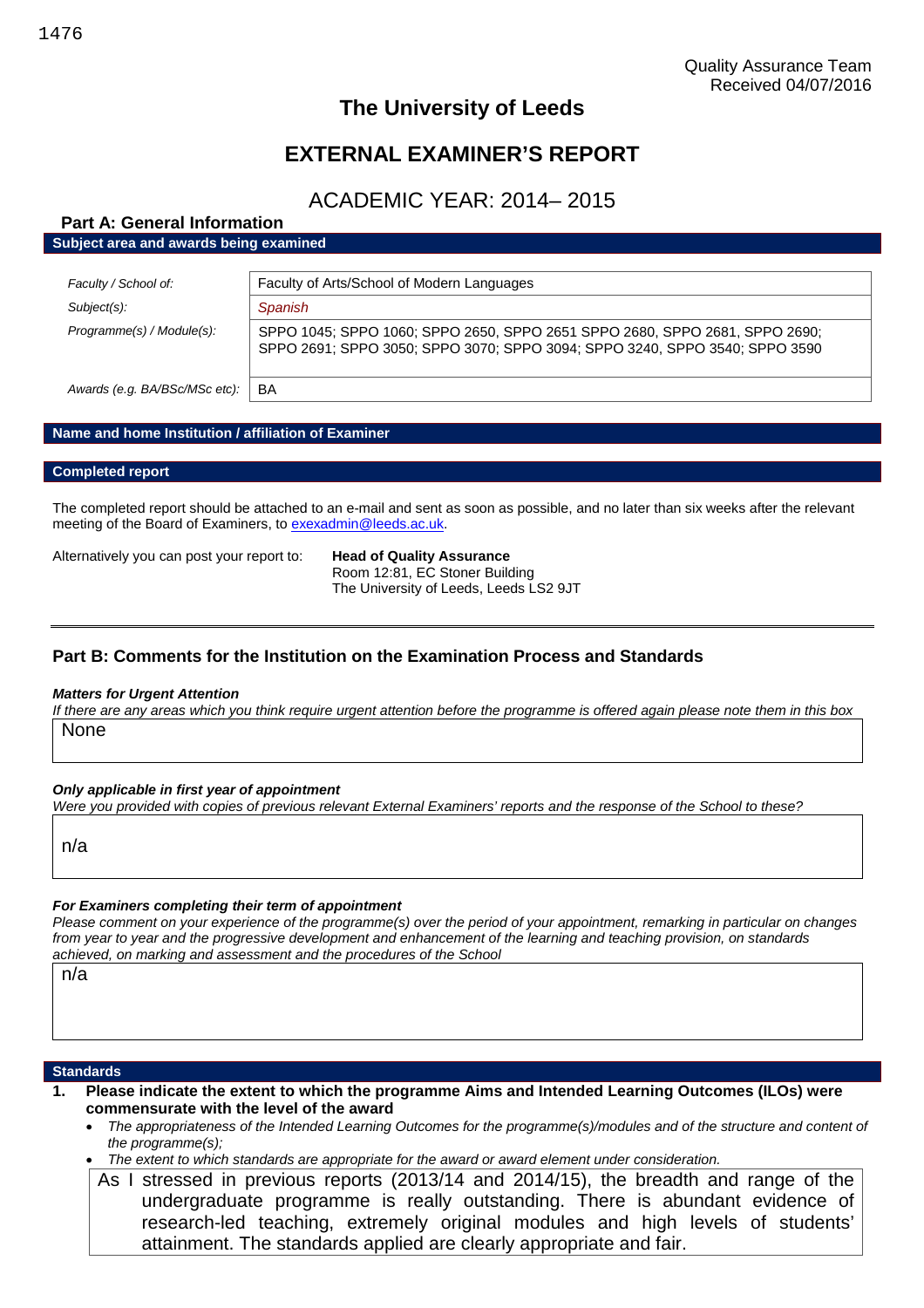### **2. Did the Aims and ILOs meet the expectations of the national subject benchmark (where relevant)?**

 *The comparability of the programme(s) with similar programme(s) at other institutions and against national benchmarks and the Framework for Higher Education Qualifications.*

The quality of the programme taught in Leeds is entirely in keeping with the practice at other similar departments teaching Hispanic studies. If anything, the overall degree places Leeds at the very top of departments in the Russell Group.

## **3. Please comment on the assessment methods and the appropriateness of these to the ILOs**

- *The design and structure of the assessment methods, and the arrangements for the marking of modules and the classification of awards;*
- *The quality of teaching, learning and assessment methods that may be indicated by student performance.*

I am completely satisfied that the design and structure of assessment was fair and accurate. The marks returned reflected well the candidates' performance. I would like to stress the quality and the vibrant exchanges between the first and second markers of the modules. As I already mentioned in the preliminary board, the wide-ranging nature as well as the scope of the modules taught are admirable. It became apparent during the course of my scrutiny of essays/scripts the impressive quality of a significant percentage of students indicating the sophistication and depth of the teaching. Finally, the teaching methodology progression merits special recognition. In this context, I would like to congratulate the department for introducing the student to such variety of relevant skill acquisition in the year 1 module SPPO 1060.

- **4. Were students given adequate opportunity to demonstrate their achievement of the Aims and ILOs?**
	- *The academic standards demonstrated by the students and, where possible, their performance in relation to students on comparable courses;*
		- *The strengths and weaknesses of the students as a cohort.*

As I mentioned before, overall student performance was consistent with other UK institutions, and shows the high standards of teaching at Leeds.

- **5. For Examiners responsible for programmes that include clinical practice components, please comment on the learning and assessment of practice components of the curriculum** n/a
- **6. Please comment on the nature and effectiveness of enhancements to the programme(s) and modules since the previous year**

*It would be particularly helpful if you could also identify areas of good practice which are worthy of wider dissemination.* As I mentioned above, the methodological progression from year 1 is admirable. Modules are based on research expertise.

**7. Please comment on the influence of research on the curriculum and learning and teaching** *This may include examples of curriculum design informed by current research in the subject; practice informed by research; students undertaking research.*

As discussed previously, there is across the degree a straight link between research expertise and teaching in most modules with the obvious benefit to students. The overall degree is made up of an impressive range and originality of subjects: history, literature, gender studies, politics, etc.

**8. Where the programme forms part of an Integrated PhD, please comment on the appropriateness of the programme as training for a PhD**

n/a

**For Examiners involved in mentoring arrangements**

**9. If you have acted as a mentor to a new External Examiner or have received mentor support please comment here on the arrangements**

n/a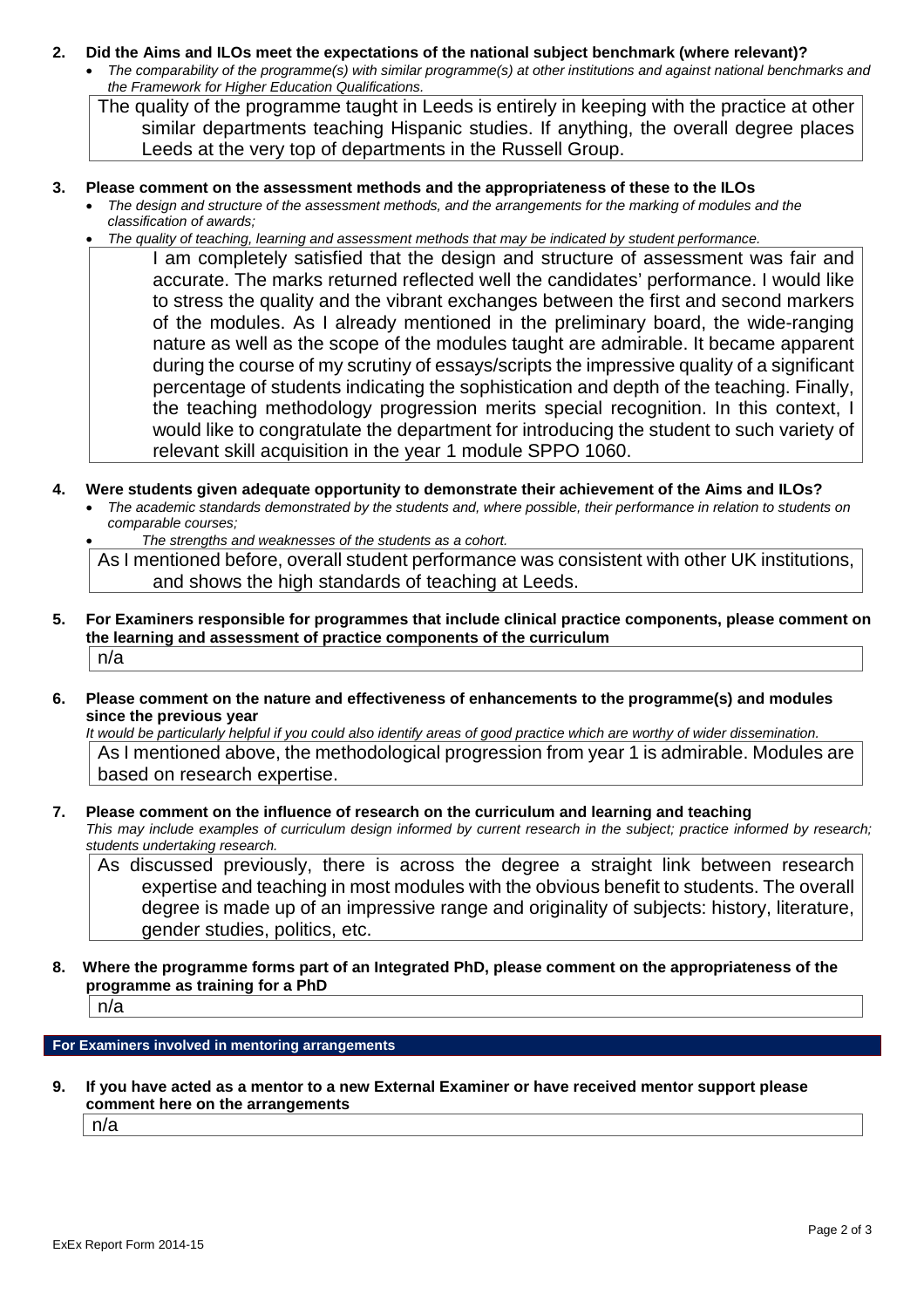**10. The University and its Schools provide guidance for External Examiners as to their roles, powers and responsibilities. Please indicate whether this material was sufficient for you to act effectively as an External Examiner.**

*Whether External Examiners have sufficient access to the material needed to make the required judgements and whether they are encouraged to request additional information.*

The provision of information was well-timed and very helpful for my task of external examiner. I would like to thank both <<>> (in an informal role this year) and <<>> replacement <<>> for their tireless efforts to make the life of us, the externals, a very pleasant experience.

**11. Did you receive appropriate documentation relating to the programmes and/or parts of programmes for which you have responsibility, e.g. programme specifications or module handbooks, marking criteria?** *The coherence of the policies and procedures relating to External Examiners and whether they match the explicit roles they are asked to perform.*

| oved to bellomit. |  |  |  |  |  |
|-------------------|--|--|--|--|--|
| 55                |  |  |  |  |  |
|                   |  |  |  |  |  |

**12. Were you provided with all draft examination papers/assessments? Was the nature and level of the questions appropriate? If not, were suitable arrangements made to consider your comments?**

Yes. The nature and levels of the questions were appropriate.

**13. Was sufficient assessed / examined work made available to enable you to have confidence in your evaluation of the standard of student work? Were the scripts clearly marked/annotated?**

Yes.

**14. Was the choice of subjects for dissertations appropriate? Was the method and standard of assessment appropriate?**

Dissertation subjects were appropriate as well as method and standard of assessment. I had to raise for second year in a row one of the dissertations. I would recommend examiners to be more generous (especially since I was informed that use of Spanish does not count for the final mark) with the impressive work of some students.

**15. Were the administrative arrangements satisfactory for the whole process, including the operation of the Board of Examiners? Were you able to attend the meeting? Were you satisfied with the recommendations of the Board?**

Yes to all the questions. Nevertheless, it is odd that externals are not supposed to attend or have a say in classification boards.

### **16. Were appropriate procedures in place to give due consideration to mitigating circumstances and medical evidence?**

Yes

## **Other comments**

## **Please use this box if you wish to make any further comments not covered elsewhere on the form**

During my preliminary report to the board, I already made some suggestions in order to facilitate the actual supervision and agenda of the external examiners in Leeds. IN particular, it would be helpful to provide samples of work per module rather than face the external with the awesome look of piles of essays and scripts. Having said that, I am delighted to conclude for third time that the quality of the degree in Hispanic Studies in Leeds rates amongst the best institutions in the country.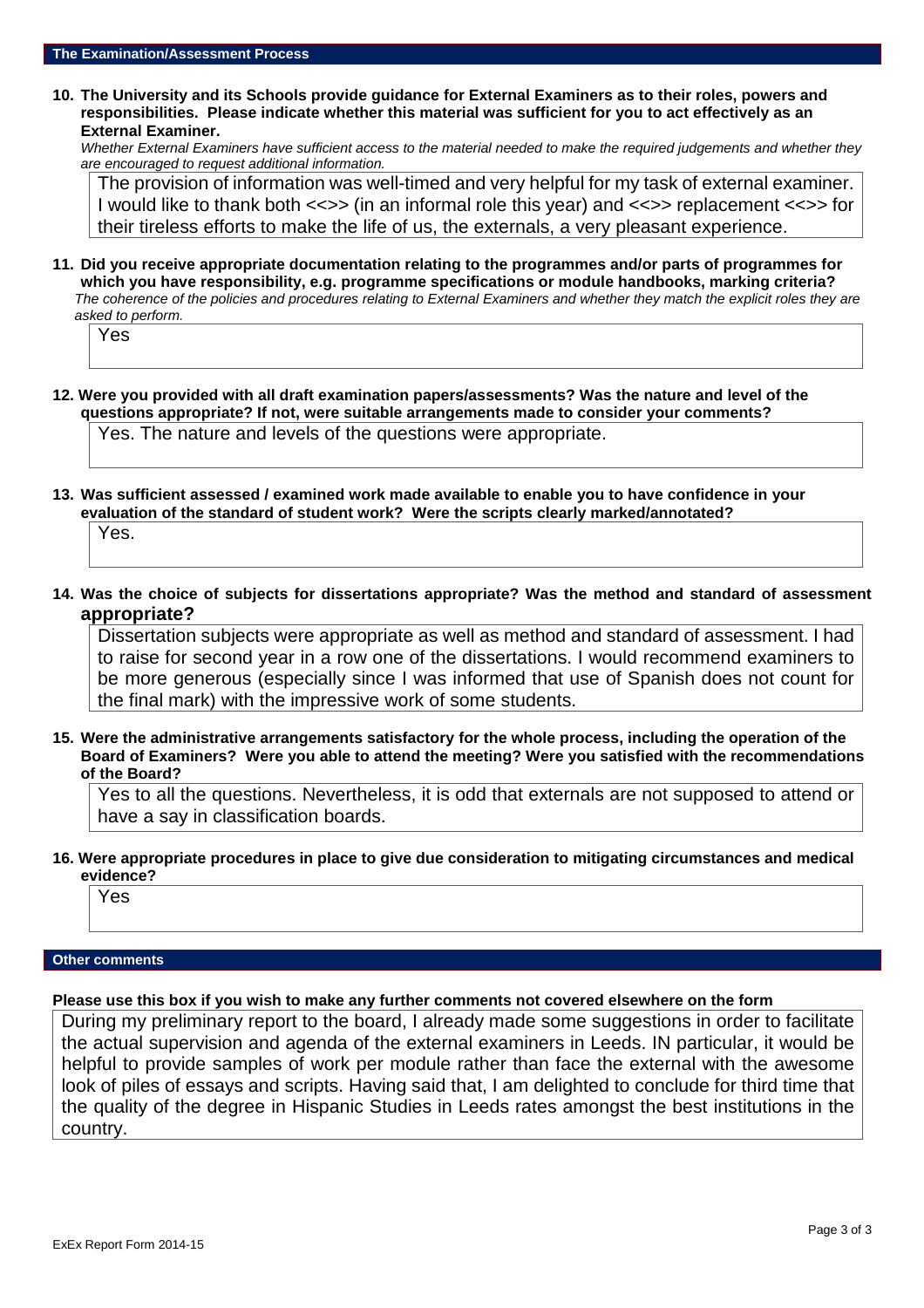# **School of Languages, Cultures and Societies Spanish, Portuguese and Latin American Studies**



10 February 2017

Dr Francisco Romero Salvadò HIPLA 17 Woodland Road University of Bristol Bristol BS8 1TE

Dear Francisco,

Now that all External Examiners' reports have been internally processed, I would like to respond to both the general comments from all Externals and the specific recommendations which you made in your report in relation to the academic session 2015-2016.

I would first like to thank all Examiners for the positive comments about the overall quality of the subject area's work, the diversity of modules we offer supported by a strong research culture, the high level of student achievement and the variety and rigour of the assessment procedures, as well as the efficiency of the marking, feedback and exams administration. In return I would also like to thank you for your hard work and kind support both during the year (approving draft exam papers) and during the day of moderation in Leeds before the Exams Board.

As requested in your report, I will ask SPLAS members of staff to choose a selection of the assignments that more urgently need your moderation in the summer Marks Meeting this academic year. As internal markers, we will also take on board the necessity of being slightly more generous with our marks in the First Class band, with reference to our established marking criteria, so that strong students' work and achievements are duly acknowledged.

Regarding your comment about externals' attendance at Classification Boards: our policy is detailed in the LCS External Examiner Information Pack which was sent to you at the beginning of the session. All undergraduate students on both Single and Joint Honours programmes within LCS are classified at one Board of Examiners (Classification Board) held over two days the week following the module marks meetings in June. Each year two External Examiners are invited to return to Leeds to attend this board. The purpose of External Examiners at this board is to observe and ratify our procedures for processing and approving degree classifications and to sign the degree classification sheets for all programmes. We invite External Examiners on a rotational basis and aim to ensure that each of our externals for undergraduate programmes has the opportunity to attend the Classification Board once during their four-year tenure.

Your positive comments about the work of SPLAS and, in particular, the Spanish section have already been passed on to colleagues.